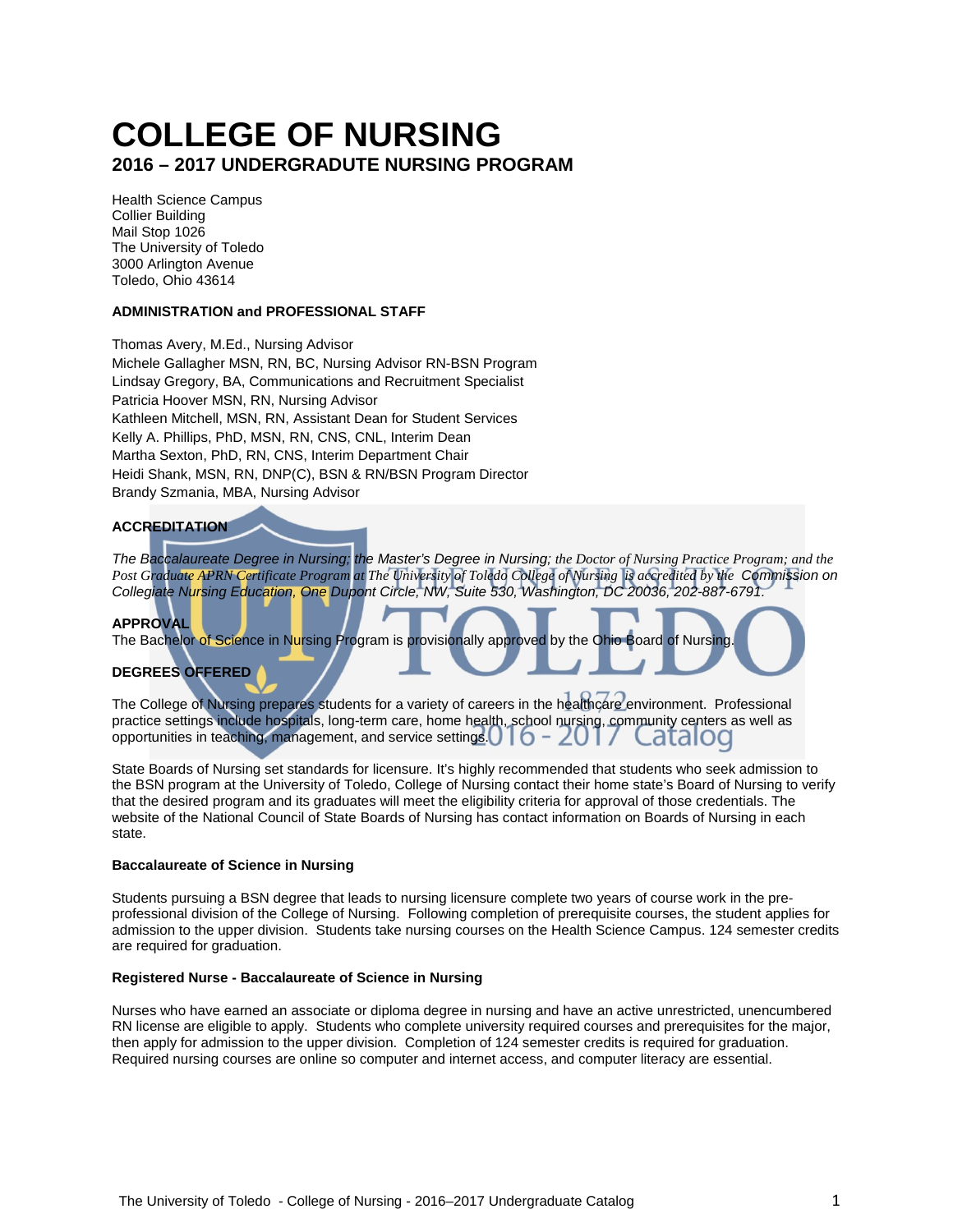#### **ADMISSION POLICIES**

Acceptance into upper division nursing programs is a separate competitive process. Qualifications for upper division admission include satisfactory completion of prerequisite courses and all other requirements stated in this catalog. The requirements apply equally to full-time, part-time and transfer students.

#### **Pre-nursing**

Admission to the College of Nursing as a pre-licensure student requires a high school GPA of 2.75 or higher on a 4.0 scale and an ACT of 19 or higher or SAT of 910 or higher. Students enroll in pre-nursing courses based on placement test outcomes. Admission as a pre-nursing student does not guarantee acceptance into BSN or RN-BSN program.

#### **Baccalaureate Program**

Admission to the upper division professional nursing program is competitive based on a minimum cumulative GPA of 3.0 on a 4.0 scale and completion of all prerequisite courses with a grade of "C" or higher. Academic progression may be considered. Because the number of seats available for starting upper division study each semester is limited; students are encouraged to maintain a cumulative GPA above 3.0.

Nursing advisors will assist students to determine semester for application to the major. Prerequisite courses must be completed prior to beginning nursing major. *Application deadlines are subject to change: please check with nursing advisors.*

Application to the major will include the higher education cumulative GPA without benefit of grade deletion. This means that a GPA will include the first grade earned for the course as well as the grade earned for a repeated course. Grades from all college courses determine GPA.

#### **RN-BSN Program**

Registered nurses who graduated from an accredited associate or diploma nursing program who have an active, unrestricted, unencumbered professional licensure to practice nursing may enroll in the College of Nursing to earn a baccalaureate degree. RN graduates from diploma or non-accredited nursing programs are required to submit a portfolio for application to the nursing major. Students complete university core courses and nursing prerequisites, and then apply for admission to the upper division program. A minimum cumulative GPA of 2.5 on a 4.0 scale and grades of "C" or higher in all course work is required. Transfer credit evaluation determines the number of credits needed to meet the graduation requirement. A minimum of 32 hours must be taken at the 3000 to 4000 levels. A minimum of 30 hours must be taken in the major. 1872

Nursing advisors will assist students to determine semester for application to the major. Applications are not processed if missing transcripts documenting completion of prerequisite courses are missing. *Application deadlines are subject to change: please check with nursing advisors.*

#### **Transfer Students**

Credit earned at other institutions may apply toward a degree in the College of Nursing. To be eligible for transfer, pre-licensure students need to have earned a minimum cumulative GPA of 2.75 on a 4.0 scale. To be eligible for transfer, nurses with an active unrestricted, unencumbered RN license need to have earned a minimum cumulative GPA or 2.5 on a 4.0 scale. Achieving the minimum GPA does not guarantee placement into nursing courses.

Students with transfer credit are expected to fulfill all University and College of Nursing requirements for a degree as specified in the catalog for the year in which they are admitted to the University. Not all credit that transfers to The University of Toledo will apply toward a degree in the College of Nursing.

Transferability of previously completed nursing courses is determined by the College of Nursing after the student submits official transcripts from all colleges and universities attended. In most cases, the student is expected to provide the Baccalaureate Program Director with syllabi, course packs or workbooks for assessment of congruence with College of Nursing courses. Evaluation must be completed before matriculation into the major and is applicable only for the semester offered admission.

Students who transfer from other institutions must take at least 30 semester hours at The University of Toledo; transfer into the College of Nursing may require more than 30 semester hours of work in the major, regardless of the number of hours transferred. Official transcripts of records from all schools previously attended must be on file with the University of Toledo before the student will be permitted to register.

*Transferology* is a multi-state transfer information system which shows course equivalencies between public and private colleges and universities.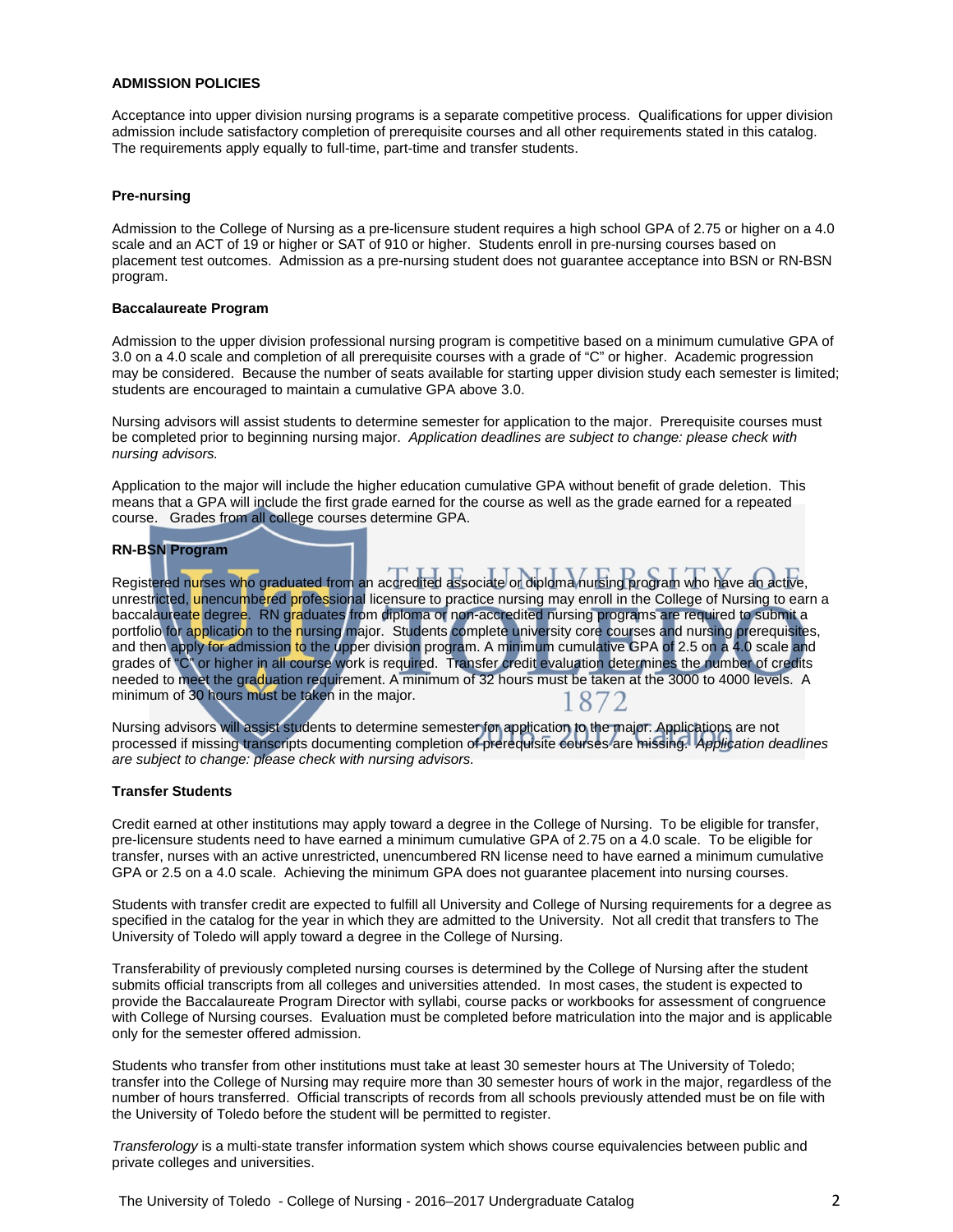#### **Change of College**

Students wishing to apply to the pre-licensure program must be in good standing with a cumulative GPA of 2.75 and 12 graded semester hours. Students wishing to apply to the RN-BSN program must be in good academic standing with a cumulative GPA of 2.5 and 12 graded semester hours. Students should make an appointment with a nursing adviser to discuss transfer requirements and have an academic record review. All college requirements, including core requirements, prerequisites, and minimum cumulative grade point average must be fulfilled as specified in the catalog year for the semester in which the student changes into the College of Nursing.

#### **Readmission**

Students who are accepted into the Upper Division, then decline, drop, or withdraw must reapply for admission to the major. A student may be readmitted only one time after a withdrawal. Students with a course failure and a withdrawal, or two course failures, are not eligible for readmission into the BSN or RN-BSN programs. Students dismissed from the nursing program are not eligible for readmission to the nursing major.

Students who readmit must comply with existing university and CON requirements at the time of readmission. Absence of one academic year for any reason may require auditing previously passed nursing courses and satisfactory performance of skills to assure current clinical competency.

# **TECHNICAL STANDARDS**

All students applying to the College of Nursing are held to the same technical standards.

Technical standards are intended to constitute an objective measure of a qualified applicant's ability to meet the program performance requirements.

| <b>Standards</b>                                                                                                                        | <b>Examples</b>                                                                                                                                                                                                                          |  |  |  |
|-----------------------------------------------------------------------------------------------------------------------------------------|------------------------------------------------------------------------------------------------------------------------------------------------------------------------------------------------------------------------------------------|--|--|--|
| Critical thinking ability for effective clinical<br>reasoning and clinical judgment consistent<br>with level of educational preparation | Identification of cause/effect relationships in clinical situations<br>Use of the scientific method in the development of patient<br>care plans<br>Evaluation of the effectiveness of nursing interventions                              |  |  |  |
| Interpersonal skills sufficient for professional<br>interactions with a diverse population of<br>individuals, families and groups       | Establishment of rapport with patients/clients and colleagues<br>Capacity to engage in successful conflict resolution<br><u> 16 - 2017 Catalog</u>                                                                                       |  |  |  |
| Effective and sufficient communication to<br>facilitate professional interaction                                                        | Explanation of treatment procedures, initiation of health<br>$\bullet$<br>teaching.<br>Documentation and interpretation of nursing actions and<br>$\bullet$<br>patient/client responses                                                  |  |  |  |
| Abilities sufficient for movement in various<br>health care environments.                                                               | Movement about patient's room, work spaces and service<br>areas                                                                                                                                                                          |  |  |  |
| Gross and fine motor abilities sufficient for<br>providing safe, effective nursing care                                                 | Calibration and use of equipment<br>٠<br>Lift or support at least 50 pounds<br>$\bullet$                                                                                                                                                 |  |  |  |
| Ability sufficient to monitor and assess health<br>needs                                                                                | Ability to respond to monitoring device alarm and other<br>$\bullet$<br>emergency signals<br>Ability to perform physical assessment<br>$\bullet$<br>Ability to determine patient's condition and responses to<br>$\bullet$<br>treatments |  |  |  |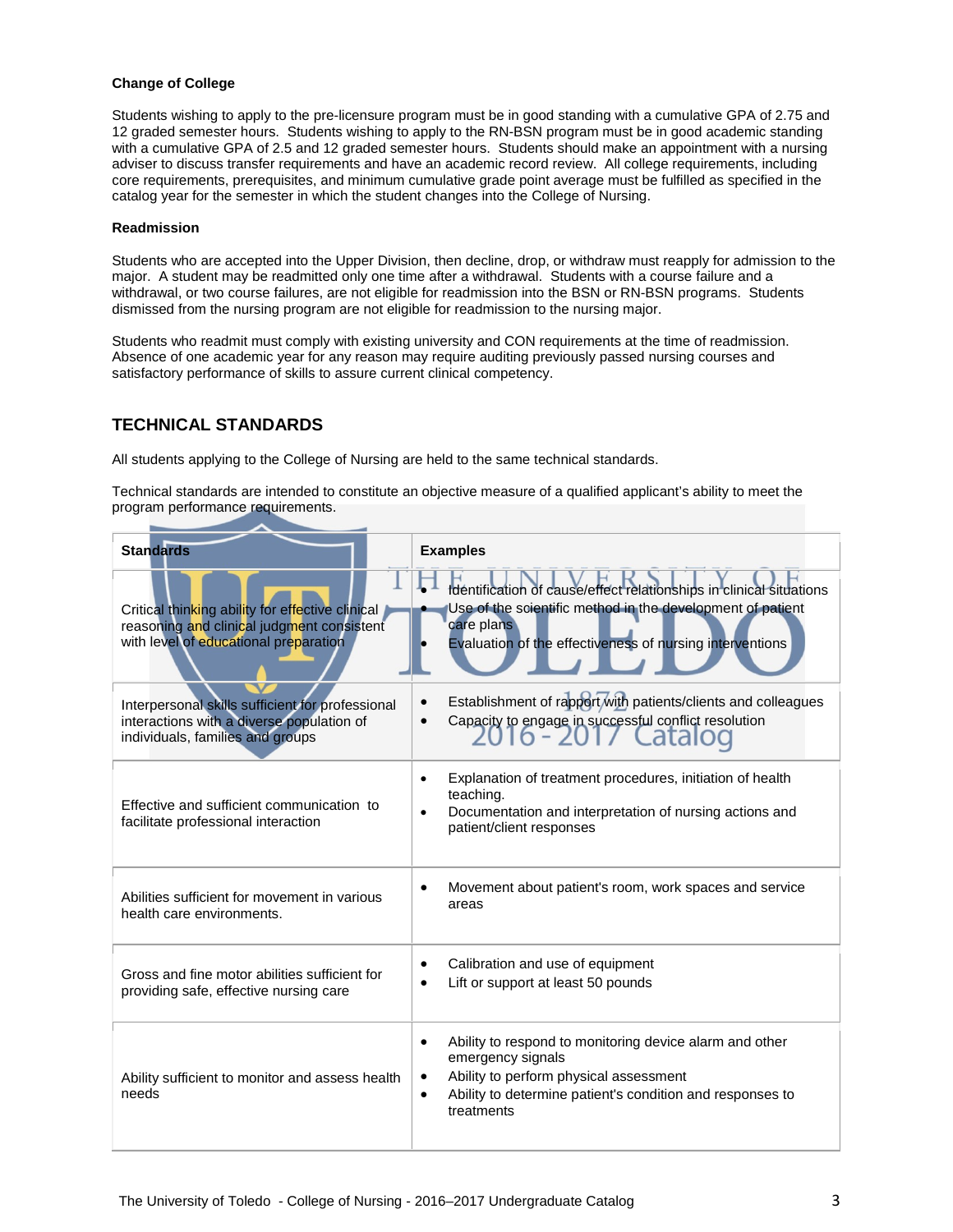# **MATRICULATION REQUIREMENTS**

#### **BSN Program**

Students offered admission to the College of Nursing must satisfactorily complete prerequisite courses with a grade of "C" or higher, before entering the upper division nursing program.

#### **RN-BSN Program**

Students offered admission to the College of Nursing must satisfactorily complete prerequisite courses with a grade of "C" or higher before entering the upper division nursing program.

#### **ACADEMIC POLICIES**

*Refer to the University Undergraduate Academic Policies that apply to all students. In case of conflicting policies, the stricter policies will apply.*

#### **ACADEMIC PERFORMANCE STANDARDS UPPER DIVISION NURSING**

Once admitted to the upper division, The College of Nursing defines "good academic standing" as maintaining a cumulative GPA of 2.0 or higher and achieving a GPA of at least 2.0 each semester.

A grade below "C" (2.0 on a 4.0 scale) is not considered a passing grade for the major. The course must be repeated with an earned grade of "C" or higher (a grade of C- is not acceptable).

The student is responsible for maintaining professional standards of conduct and providing safe, effective care while enrolled in the program. Probation, suspension, and dismissal policies apply to full-time and part-time students. In all matters, the Dean's decision is final.

#### **Academic Misconduct**

Nursing students are expected to maintain high standards of behavior. Cheating, lying, stealing, failure to report, unauthorized replication of tests, and plagiarism are not tolerated and lead to dismissal from the program. Nonadherence to testing policies and procedures results in a grade of zero for the test and possible course failure. Dismissal from the College of Nursing occurs with major violation of academic standards. See the Undergraduate Student Handbook for discussion of academic misconduct

#### **Academic Probation**

A pre-nursing student who fails to achieve a semester GPA of 2.0 at the end of any semester is automatically placed on probation and must meet with a nursing advisor to complete a Conditional Enrollment Form. The student is removed from probation if the subsequent semester GPA is 2.0 or higher.

A student enrolled in nursing courses that fails a nursing course or does not maintain a cumulative GPA of 2.0 will be automatically placed on probation. The student is removed from probation when the cumulative GPA is 2.0 or higher.

A student is placed on probation for unsatisfactory clinical performance at any time during the semester. Adherence to faculty recommendations for improvement and achievement of performance standards by end of the semester is required. Inability to meet clinical expectations results in failure of the nursing course.

Students on probation enrolled in nursing courses must meet with the baccalaureate nursing program director to review program expectations, and obtain appropriate consultation as recommended.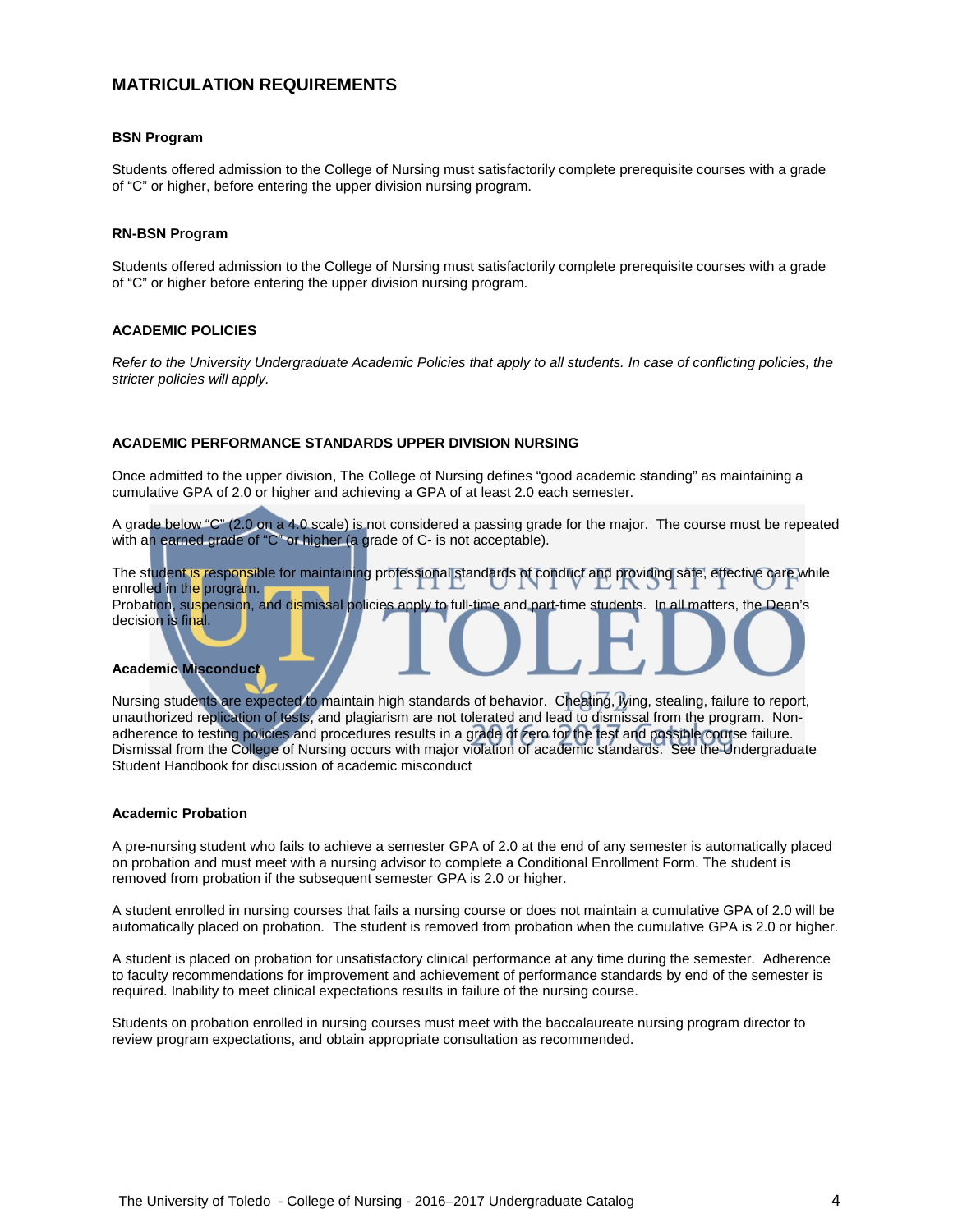#### **Academic Suspension**

The College of Nursing adheres to the University of Toledo Academic Policies. Academic suspension means a student is not eligible to enroll in courses from The University of Toledo or any other college/university for a minimum period of one semester. A student is subject to academic suspension if he/she falls below the minimum requirements or fails to make sufficient progress toward attainment of the degree. No course work taken at any other educational institution during the student's suspension shall be accepted as transfer credit without approval. However, students may remove incompletes while under suspension. UT Policy - [Academic Standing/Suspension.](http://www.utoledo.edu/policies/academic/undergraduate/pdfs/3364-71-01%20Academic%20standing.pdf)

A suspended student must submit an appeal in writing for readmission to the Associate Dean of the College of Nursing. Appeals must be received at least one month prior to the beginning of the academic term.

Students suspended for a second time cannot enroll at UT for at least one year.

#### **Dismissal**

Two nursing course failures results in permanent dismissal from the nursing program; this can occur by failing two courses one time each, or failing one course two times. Withdrawing from two nursing courses, either one at a time or concurrent, results in dismissal.

Administrative dismissal may occur when a student is in noncompliance with health, immunization, BCLS, background check or insurance requirements.

A student can be dismissed for violating academic honesty standards (as described in this catalog), unsafe patient care, and unprofessional conduct (patterns of behavior that are inappropriate) identified in the National Student Nurses Association Guidelines a[t www.nsna.org,](file://utad.utoledo.edu/DFS$/Volumes/dpasch/word/BSN-Undergrad%20Program%20Documents/www.nsna.org,%20) or American Nurses Association Code of Ethics, at [www.nursingworld.org](http://www.nursingworld.org/) for the Ohio Board of Nursing Rules and Law a[t www.nursing.ohio.gov.](http://www.nursing.ohio.gov/)

Conviction of a misdemeanor or felony that prohibits licensure can result in dismissal. Violation of federal HIPAA standards are also grounds for dismissal.

Students dismissed are not eligible for readmission to the College of Nursing.

# **COLLEGE OF NURSING GRADING SCALE**

The following grading scales apply to nursing courses. The minimum acceptable grade for nursing (NURS) courses is "C". Students are required to earn a passing grade for both theory and clinical in order to pass a nursing course. Failure of either theory or clinical requires retaking the entire course.

187

**BSN and RN-BSN**: A (100-93), B (92-85), C (84-76), D (75-68), F (67 or below)

#### **HONORS COLLEGE**

The College of Nursing offers an honors program for eligible students as a part of the Jesup Scott Honors College. The program is competitive and limited to academically talented students. Students entering directly from high school are considered based on a review of application materials, which include a high school transcript, references, an essay, an extracurricular resume, and ACT or SAT scores. Students with an ACT composite score of 28 or higher (SAT composite of 1240 or higher) and a high school GPA of 3.75 or higher are encouraged to apply. Highly motivated students with an ACT composite of at least 25 (SAT composite of at least 1140) and a minimum high school GPA of 3.5 is also considered eligible.

In order to graduate with College of Nursing honors, a student must complete all requirements of the nursing program. Honors students complete a minimum of 33 semester hours of honors courses, with at least 10 semester hours completed in the upper division (3000 level and above). Requirements include six semester hours of Honors Readings Conference (Readings Conference I and Readings Conference II); three semester hours selected from HON 2020 (Multicultural Literatures: The North American Experience) and HON 2030 (Multicultural Literatures: The Non-European World); three semester hours of upper-division interdisciplinary seminars offered through the Honors program (HON 4950 and 4960) is recommended; honors thesis or project supervised by a faculty member in the major; and all requirements for departmental honors in nursing. Honors students must earn a minimum overall GPA of 3.3. To remain in good standing in the Honors College, a student must maintain a minimum overall GPA of 3.3.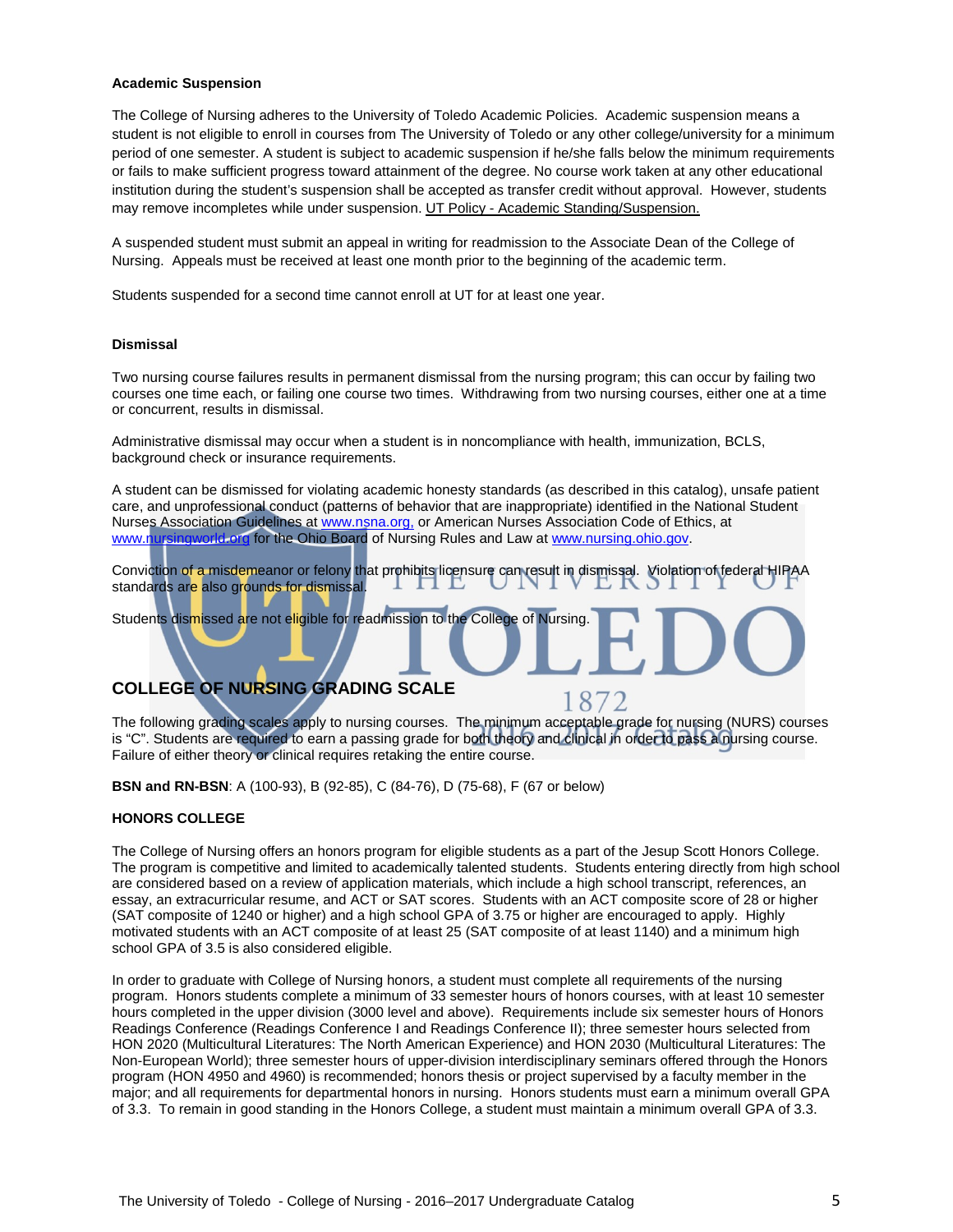#### **UNIVERSITY HONORS**

The University of Toledo will include all course work taken at other institutions of higher education in the calculation to determine if a student will graduate with honors; no student will be awarded a level of honors above that indicated by The University of Toledo cumulative GPA. The University of Toledo requires a minimum of 30 semester hours of standard letter-graded courses in the major in order to qualify for graduation with honors.

## **STUDENT RESPONSIBILITIES**

#### **Plan of Study**

The student is responsible for registering for correct courses in their nursing plan of study each semester and for fulfilling all degree requirements.

#### **Transportation**

Students are responsible for transportation to class and clinical settings for participation in course activities. Because clinical sites are throughout Northern Ohio, and Southeastern Michigan, students are encouraged to talk with others in the assigned clinical group about carpooling.

The university provides bus transportation between Main Campus and Health Science Campus. Students can obtain schedules from the university website or the Transportation Office.

#### **Criminal Records Check**

Students are required to have a BCII and FBI background check prior to matriculation into the major. The student is responsible for processing fees. Reports must be sent directly to the Undergraduate Program office. Duplicate reports from places of employment or other sources are not acceptable as report results must be current with matriculation.

#### **Clinical Agency Requirements**

Students must meet health and safety requirements based on agency, local, state and federal government mandates. Students are responsible for the cost of meeting these obligations. Documentation must be submitted at least six weeks before a semester begins.

VERSITY

#### **Physical Examination**

"Fit and free for duty" statements are documented on the College of Nursing health form every year. The physical examination documentation cannot expire during the semester.  $6 - 20$ atalod

#### **Proof of Immunity**

All students are required to submit antibody lab reports as proof of immunity for hepatitis B, rubella, rubeola, varicella, and mumps . Immunization does not provide the proof of immunity reqiored by the clinical agencies. The Hepatitis B surface antiboldy is required 2 months after completing the series of Hepatitis B vaccine.,Documentation of tetanus and pertusis immunization within the past ten years is required. Other vaccinations may be required as dictated by CDC guidelines.

#### **PPD**

A two-step PPD is required before starting nursing courses, followed by an annual PPD. Students with a history of positive PPD must obtain annual healthcare provider documentation of "free of active disease" statement on the College of Nursing Physical and PPD form. Students with active disease must obtain medical intervention and are limited in clinical experiences according to agency policy.

#### **Flu Shot**

An influenza vaccine is required annually.

HIPAA, Safety, and Diversity training are required by the College of Nursing before clinical begins, along with an annual review of regulations and updates.

Documentation of completion of Basic Life Support for Healthcare Providers is required before clinical starts. Cards cannot expire during the semester.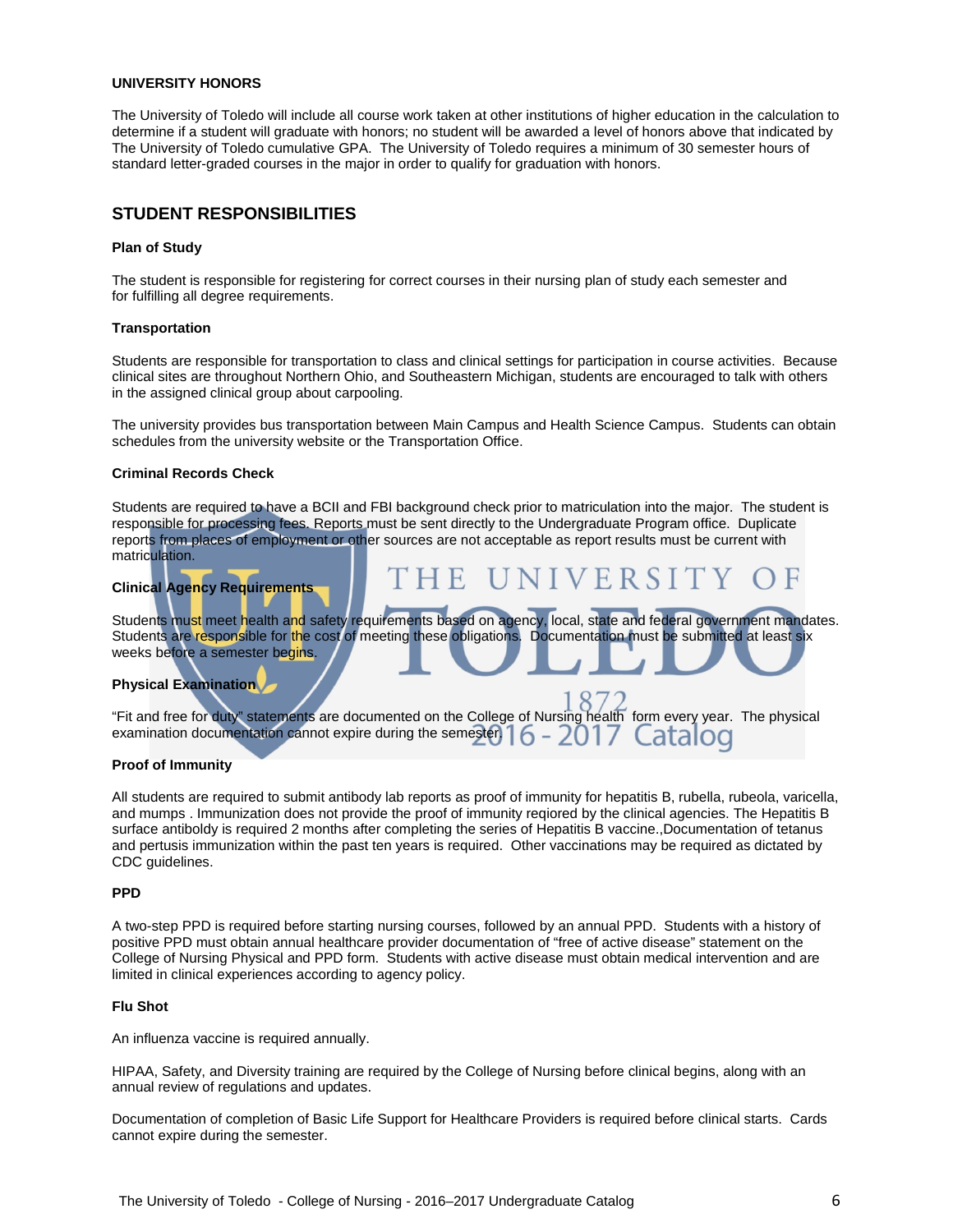Students in the College of Nursing are required to maintain healthcare insurance. UT students will have the charge for health insurance placed on their account. If the student has health insurance that is equivalent to or exceeds the health insurance offered by the University, an online waiver process may be completed. If the UT student does not complete the online waiver process within the specified deadline, the health insurance will remain on the student's account.

Upper Division Nursing Policy 3364-30-05 Student Health Insurance

Clinical agencies have the right to deny a student access to the facility when requirements are unmet. Students who fail to provide documentation of health, immunization, and BLS by established deadlines may be administratively dismissed for the semester.

Students who experience exposure or injury or an emergency healthcare situation during clinical must follow agency protocol to obtain treatment at the agency if available, but are responsible for any costs incurred. Follow-up with University Student Health Services is required.

Students who experience acute illness or injury must provide the College of Nursing with healthcare provider documentation of release to return to class and clinical. Students will be evaluated individually for ability to provide safe patient care and compliance with clinical facility regulations. Students experiencing pregnancy must provide healthcare provider of approval to continue in clinical; clearance to return to clinical is submitted before restarting clinical activity.

#### **Academic Advising**

Academic advising for new, transfer and continuing students is available on the Main Campus. While ultimate responsibility for educational decisions rests with the student, advisers can assist the student to identify alternatives and potential consequences; help select courses to meet University core and college requirements; and facilitate student evaluation of academic progress.

#### **Transcripts and Degree Audit Reports**

THE UNIVERSITY

A transcript is a chronological list of academic courses that includes all courses attempted and grades earned. The transcript do<mark>es</mark> not indicate how specific courses apply to University and College of Nursing requirements. Developmental and technical courses are not counted toward minimum credits for degrees, but may appear on transcripts. The Degree Audit Reporting System is an automated record that contains all of a student's graduation requirements and tracks that student's progress toward meeting those requirements. Degree audits are available to students upon request from the Office of Student Retention and Academic Success and online through the myUT portal Student Self-Service. Students are encouraged to keep current degree audits for their personal use and to discuss their degree audits with their academic advisers\*\* The Degree Audit in Banner details all requirements applicable to a student's academic program and identifies requirements remaining when all registered courses are completed. Students access the transcript and Banner through myUT portal.

Official transcripts for all post high school study must be provided by the student before matriculation into the College of Nursing. Transcripts will be reviewed, with degree and courses accepted for transfer posted to the student's academic record. Students who do not provide official transcripts cannot register for nursing courses. Official transcripts are provided directly to The University of Toledo from the issuing institution; "issued to student" transcripts are not considered as official transcripts.

#### **Sequence of Courses**

There is a prescribed sequence of courses for each program. Developmental courses may be required on the basis of placement testing and/or high school deficiencies. Students should meet with a nursing advisor to review program requirements to ensure completion in the appropriate sequence. Student use of Degree Audit to track progress is highly recommended. All requirements must be fulfilled as specified in the catalog for the year in which the student begins nursing courses.

#### **Plan of Study**

Students consult with the Nursing Advisor to develop a plan of study for program completion. BSN students follow the required sequence of courses as stated in this catalog. RN-BSN student enrollment is on a full-time or part-time basis, with one or more courses each semester. A plan of study is developed in consultation with the Nursing Advisor, with a signed copy submitted to the College of Nursing Undergraduate Program office. Plan of study changes must be submitted in writing at least eight weeks prior to start of the semester.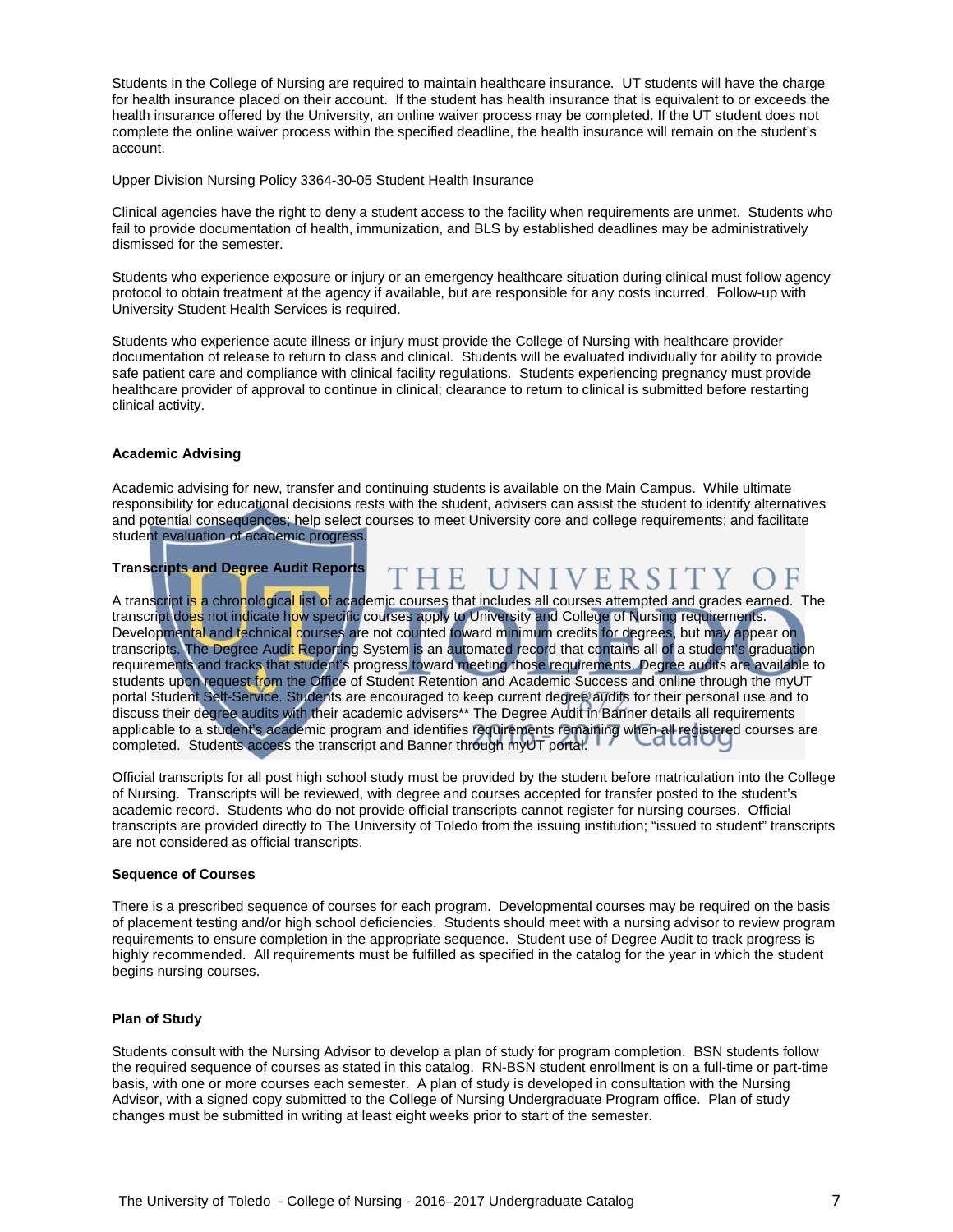#### **GPA Recalculation for Repeated Courses**

Application to the major for BSN students will include the higher education cumulative GPA without benefit of grade deletion. This means that the GPA will include the first grade earned for the course as well as the grade earned for a repeated course.

#### **Withdraw, Drop and Not Reported Grade Policy**

Risk for loss of financial aid may occur with excessive hours of W, DR and NR grades. Students who transfer into the College of Nursing from another college at The University of Toledo retain the number of W, DR and NR grades accumulated in previous work. Failing grades as a result of academic dishonesty will remain in the student academic record.

#### **Academic Due Process and Appeal of Final Course Grade**

The University of Toledo, College of Nursing upholds the principles of fairness and integrity and equitable application of the course syllabi, College of Nursing policies and procedures for student evaluation and the grading process for the assignment of a final grade.

The policy 3364.82-05 for academic due process is found on the University policies website: [http://www.utoledo.edu/policies/academic/college\\_of\\_nursing/pdfs/3364\\_82\\_05.pdf](http://www.utoledo.edu/policies/academic/college_of_nursing/pdfs/3364_82_05.pdf)

#### **Professional Licensure**

Application to be a registered nurse is a separate procedure based on the state of initial licensure. Students are responsible to apply for licensure in Ohio. A verification of program completion is provided directly to the Ohio Board of Nursing after the university has cleared the student as having met all degree requirements. Students licensing outof-state are responsible to consult with the appropriate State Board of Nursing and must supply all required paperwork to the College of Nursing for processing.

## **PROGRAM REQUIREMENTS**

## **Degree Requirements**

The College of Nursing (CON) reserves the right to change any provision, regulation and requirement. Changes will be publicized through appropriate channels. These changes will be binding on the date they are approved by faculty action. Courses taken at other nursing programs may not substitute for professional courses. Only students admitted to the nursing program are allowed to take NURS courses.

#### **Residency Requirement**

|  |  |  |  | 2016 - 2017 Catalog |  |
|--|--|--|--|---------------------|--|
|--|--|--|--|---------------------|--|

Students transferring from other institutions must earn at least 30 hours of credit at The University of Toledo; at least 30 of these must be in the nursing major. Full-time students must take the last semester, and part-time students the last 12 hours, in residence, unless alternative arrangements have been made in advance with the Baccalaureate Program Director of the College of Nursing.

#### **Credit Hours**

Students must complete a minimum of 124 hours of course work that includes University core requirements and all required course work in the major. A minimum of 64 hours must be taken at the 2000 to 4000 level, and a minimum of 32 hours must be taken at the 3000 to 4000 level. Students are encouraged to use Degree Audit to review remaining requirements and meet with the nursing adviser before every registration to assess progress toward completion of requirements. If a student completes basic and required courses in the major in fewer than 124 hours, the student must successfully complete elective courses to meet the total of 124 hours.

#### **Credit Restrictions**

Total earned hours shown on a student's transcript may not all be applicable to the minimum of 124 credits required for a degree. Students with entrance deficiencies in mathematics and required courses or choose to take developmental courses will need to complete additional hours. No more than two hours in physical education or recreation courses at the 1000 level will apply toward the degree. Students will not receive credit for repeated courses (taking the same course twice), whether taken at The University of Toledo or elsewhere. The college reserves the right to deny credit for any course (including SKLS courses) and blanket technical credit not applicable to the nursing program.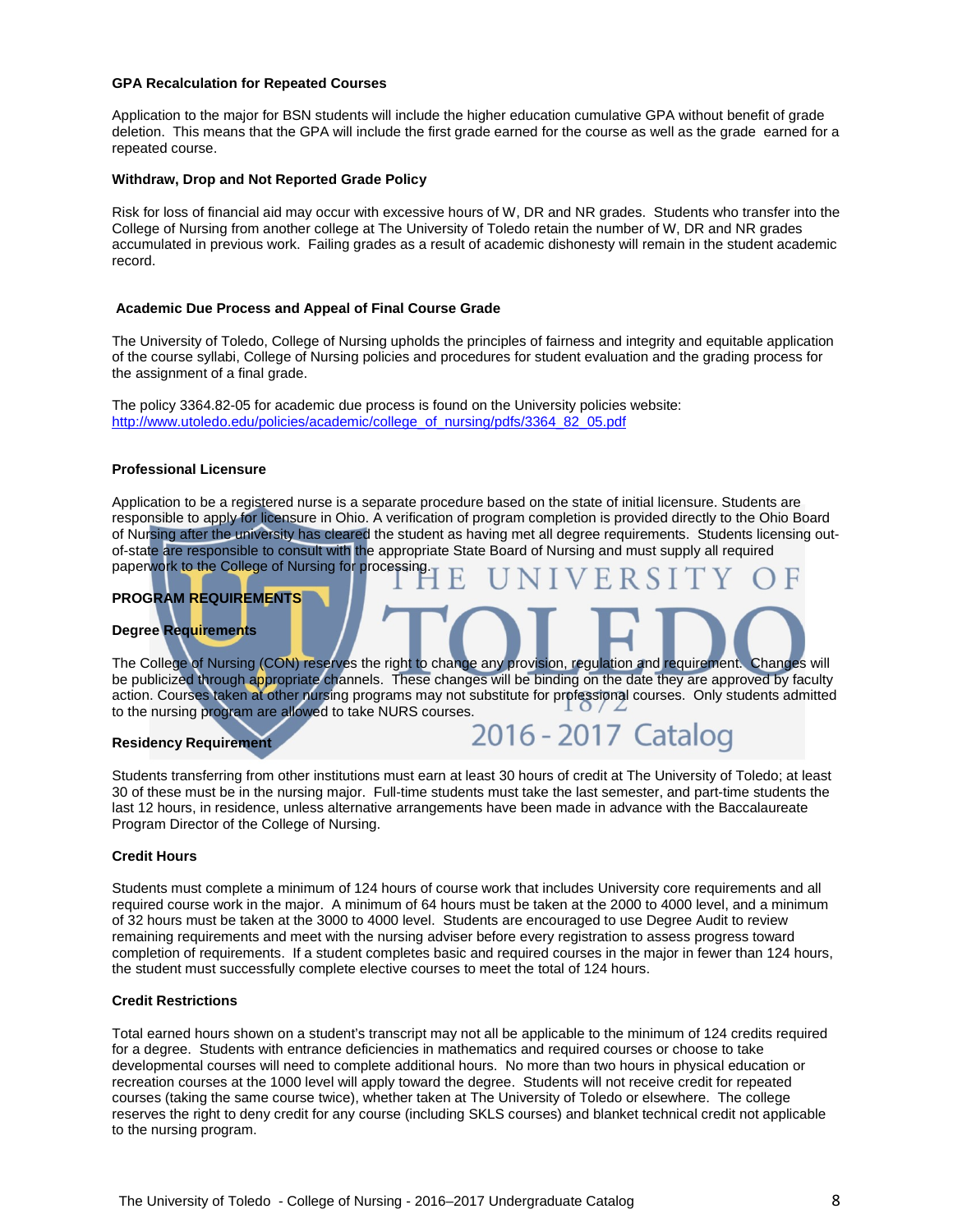#### **University Core Curriculum Requirements**

Nursing students are required to complete the University core curriculum requirements that comprise the University Core Curriculum. The courses include English composition, humanities/fine arts, social sciences, natural sciences and mathematics, and multicultural studies. Students are placed into chemistry and mathematics courses by ACT scores or placement tests in those subjects; consult with the Nursing Advisor for specific details.

#### **Orientation (NURS 1000)**

All first-year pre-nursing students must successfully pass NURS 1000.

#### **PROGRAM REQUIREMENTS**

#### **Baccalaureate Program Sample Plan:**

*First Semester* NURS 1000 Nursing Orientation (1) ENGL 1110 English Composition I (3) PSY 1010 Principles of Psychology (3) EEES 2150 Biodiversity (4) CHEM 1120 Chemistry for Health Sciences (4) (Prerequisite CHEM 1110 or placement test)

*Second Semester* ENGL 2950 Science and Technical Report Writing or ENGL 1130 College Composition II (3) KINE 2560 Anatomy and Physiology I (3) KINE 2460 Anatomy and Physiology I Lab (1) HEAL 1800 Medical Terminology (3) U.S. multicultural diversity core course (3) Humanities/Fine Arts core course (3)

*Third Semester* KINE 2570 Anatomy and Physiology II (3) S I KINE 2470 Anatomy and Physiology II Lab (1). MATH 2600 Introduction to Statistics (3) (Prerequisite MATH 1200 or placement test) PSY 2510 Lifespan Developmental Psychology (3) Social Science core course (3) Humanities/Fine Arts core course (3)

1872

2016 - 2017 Catalog

*Fourth Semester* KINE 2590 Microbiology and Infectious Disease (3) HEAL 2800 Principles of Nutrition (3) PHIL 3370 Medical Ethics (3) Non-western multicultural diversity core course (3)

*Fifth Semester* NURS 3040 Nursing to Promote Wellness across the Lifespan (5) NURS 3080 Fundamentals of Nursing and Assessment across the Lifespan (5) NURS 3150 Pathopharmacology 1 (3) NURS 3190 Nursing Research 1 (2)

*Sixth Semester* NURS 3280 Advanced Fundamentals (3) NURS 3300 Nursing Care of Persons with Health Challenges (4) NURS 3400 Family Health (4) NURS 3290 Nursing Research 2 (1) NURS 3540 Pathopharmacology 2 (3)

*Seventh Semester* NURS 4130 Nursing Care of Persons in Crisis 1 (4) NURS 4240 Nursing Care of Persons in Crisis 2 (8) NURS 4260 Professional Nursing Development (3)

*Eighth Semester* NURS 4510 Population Health (4) NURS 4620 Precepted Clinical Practicum (5) NURS 4700 Nursing Care of Persons and Families with Complex Care Needs (3) NURS 4760 Professional Nursing Competency (3)